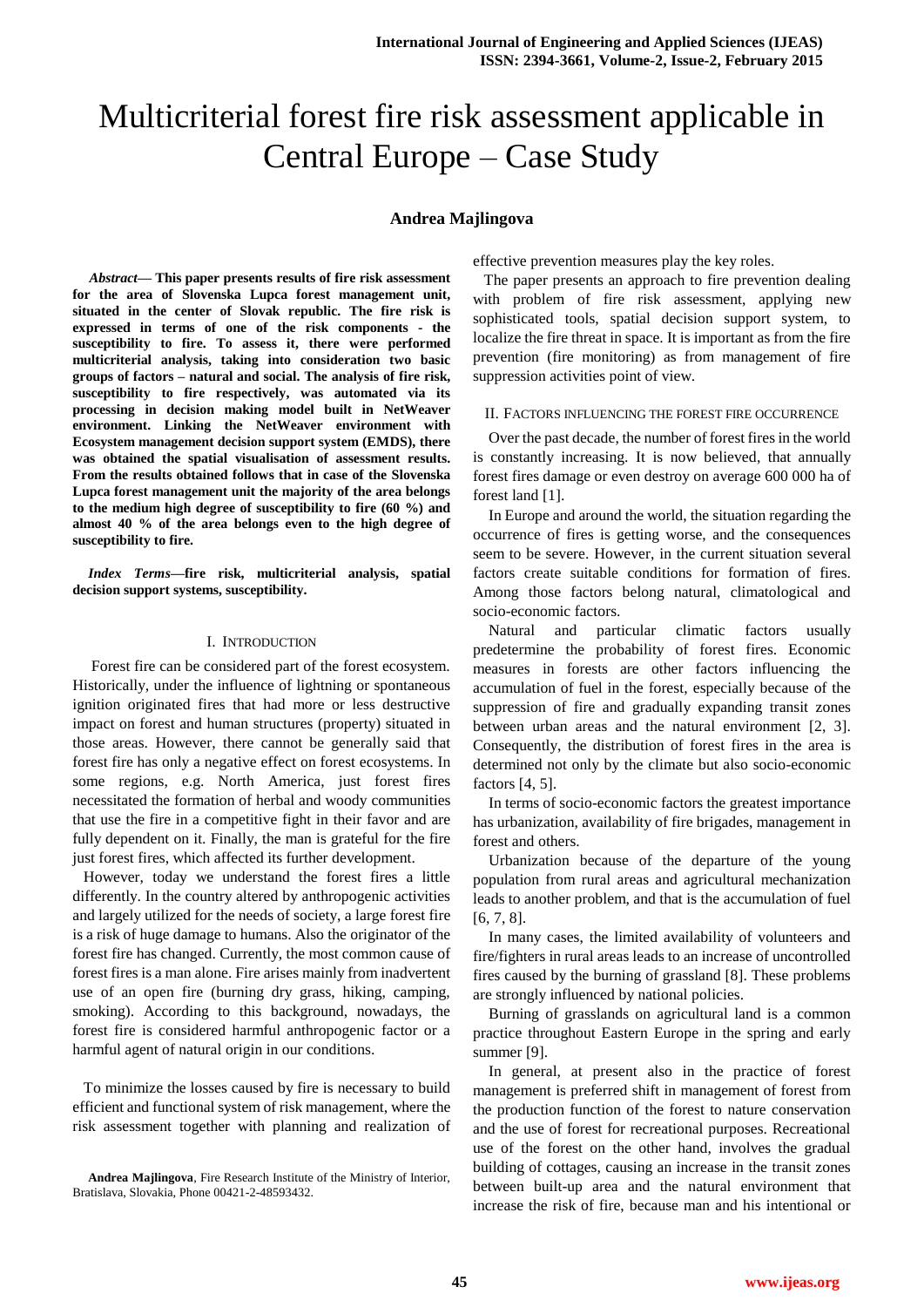unintentional activity is still the most common cause of fire in the natural environment.

All these factors and processes affect the risk of fire in the general European level, but it also should be noted that in comparison with the Mediterranean countries, in conditions of Central and Eastern Europe, there often lacks a consistent and long-term evidence of the fires, by which it is possible to use statistical and geostatistical methods to calculate the risk of fires [10, 11].

## III. FIRE RISK

The issue of forest fires is addressed globally and has importance also in our conditions, in particular with regard to the impact of ongoing climate change, which is manifested by the extreme weather, which is closely linked to the increased number of forest fires and enlarging their extent, and the consequent need for the protection of persons and property, as well as the environment (in particular with regard to the habitats of national or European importance) against its impact.

In the world there exist several national systems dealing with not only the assessment of the degree of danger of forest fires, but also their constant monitoring. The wildfire danger rating systems have developed the most countries dealing with prevention of fire occurrence, so that the civil protection authorities are able to define the territory with a high probability of fire and to decide on the necessary actions. Most of these systems are based on meteorological data obtained from meteorological stations, e.g. air temperature, humidity, and wind speed.

Probably the most sophisticated system is the Canadian national system for the assessment of the risk of devastating forest fires - Canadian Forest Fire Danger Rating System (CFFDRS). Its integral part is the CWFIS (Canadian Forest Fire Index) - the computer fire management information system, which is used for monitoring the conditions of the fire danger across Canada. This offers daily weather maps with an expression of fire danger (coefficient) on the basis of daily weather conditions, maps, maps of potential fire hot spots (places with a high degree of danger). In addition to maps, it also offers satellite images of distant territories or territories that is necessary to watch due to the danger of fire. A quantitative estimation of the speed of the spread of a potential head of the fire, the quantity of fuel, the intensity of burned fire (modeling and simulation of fire) allows the FBP (Forest Fire Behavior Prediction) system. It enables specification of the fire area, the fire perimeter, and fire behavior on the fire flank and fire back, applying an ellipse zoom model [12].

In the USA, for the information about the current and potential danger of fire serves an equivalent system to the Canadian system - the Wildland Fire Assessment System, WFAS called.

The European Commission, the Joint Research Centre Directorate (Directorate General Joint Research Centre) started in 2000 the European Forest Fire Risk Forecasting System (EFFRFS). At the beginning, this system was created as a joint platform for the implementation of selected of the European national fire danger indices resulting from the current state of the weather, for the purpose of drawing up the common reference for determination of the fire danger and also the promotion of cooperation between the national services during emergencies (fires) beyond the borders of the states. In 2001, the EFFRFS system became a part of the European Forest Fire Information System (EFFIS).

The system was created and launched by the Directorate of the Joint Research Centre and coordinated by the Directorate General for Environment (DG Environment) and is designed for end users, which are Civil Protection and the Forestry Service of the Member States. EFFIS is designed for the conditions before the fire and after the fire and is a support tool for the Member States of the European Union (EU) and the European Commission (EC) on the protection of forests against fire, in particular, in the form of georeferenced information. Currently, in the period of increased incidence of fires, EFFRFS offers 6 different meteorological indexes of danger on a daily basis, based on weather data. Consequently, there are produced and published maps of the EU, which represent the spatial distribution of the degree of fire risk with the forecast for the next three days.

In Slovakia, the role of the fire warning system fulfills a web portal operated by the Slovak Hydrometeorological Institute, which on a daily basis, from April to the end of September, each year, provides information on the meteorological fire index, which is based on the calculation of Baumgartner fire index.

With the analysis of the risk and its components in relation to the forest fires in the Slovak conditions engaged several authors. It should be noted that the methodologies produced are well accepted in the European research area.

The first methodological procedures concerning the analysis of the risk of fire, the analysis of potential damage of forest fires respectively, were published in 2003 in the framework of the WARM project the (project of the 5th Framework Program of E.U.), and the analysis has been carried out for the territory of the Slovensky raj National Park. Partial results were published in [13] and [14].

For the last time, the updated methodology was published in [15, 16].

The methodology used for risk assessment was developed on the basis of fire data on forest fires from the experimental area – Slovensky raj National Park, recorded in the last 20 years period. It is based on two types of analyses. In the first type, there is a risk of fire described in terms of probability, which corresponds to the expected damage to the forest, on the basis of its tree species composition and of age in a given year. In the second type of analysis, there is tested the effect of the fire on the relevant geographic factors (altitude, slope, exposure, the distance to the nearest road and the distance to the nearest settlement). This is done on the basis of a comparison of the frequency of values of analyzed factors on the areas destroyed by fire, and in whole extent of the experimental area.

From the perspective of spatial scale, this methodology is appropriate for its implementation into the GIS/spatially based systems. The spatial scale of the model is represented by a forest. The methodology is suitable not only for mono-cultural, but also for mixed stands. From the perspective of the time scale is suitable for tactical and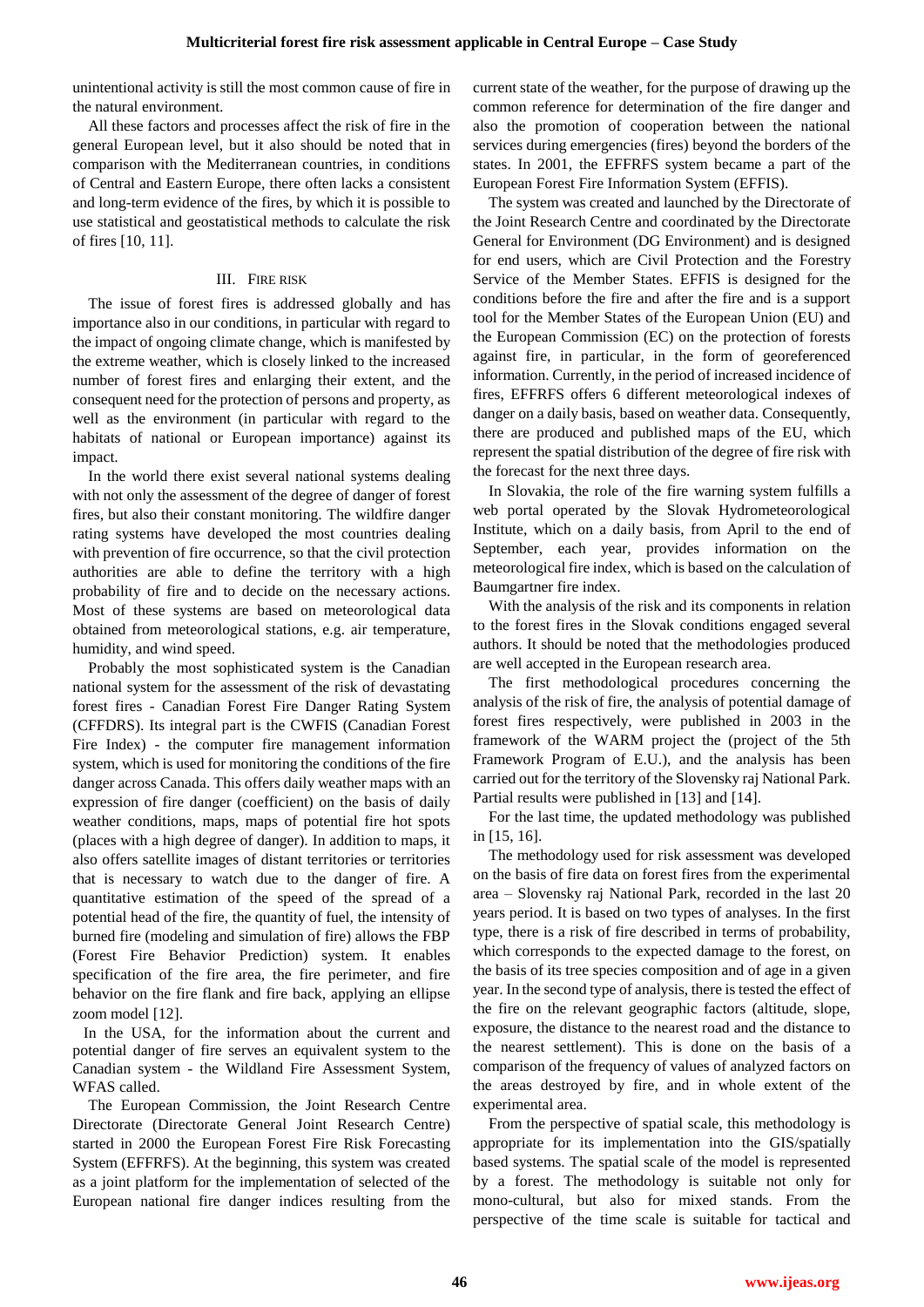strategic planning of the operations in the forest.

In the paper is introduced a methodology for the assessment of the risk of fire based on the multicriterial assessment of individual factors, which have an impact on its occurrence or next propagation. This is based on automated processing through the decision-making model as part of a spatial decision support system.

### IV. SPATIAL DECISION SUPPORT SYSTEMS

The term spatial decision support systems (SDSS) means a combination of a geographical information system (GIS) and analytical decision models to create a system with special abilities to cover the resolution of complex spatial problems. The intent is to support the creation of a decision using a quantitative approach based on the geographic information stored and manipulated in the GIS [17].

GIS provides a robust and unified framework for managing spatial data used in most planning, design and development activities. Additionally, GIS enable analysts to control simple and complex spatial analysis and transform data into visual information, primarily in the form of a map[17].

Despite these advantages, GIS is unable to be of use in supporting and resolving hardly defined decision problems characterized by the multiple criteria evaluation and multiple, often time conflicting, objectives [17].

SDSS as a spatial extension of a decision support systems involves computer systems used to support decision making in spatially oriented problems where it is impossible to use an automated system to resolve the entire decision making process. However, even difficult to comprehend factors may be considered using reference data and the decision maker who interactively uses such system, makes that choice [17].

SDSS provide a mechanism for entering spatial data, permit the representation of spatial relationships and structures, contain analytical techniques for spatial and geographic analysis and provide tools to output various forms of spatial data, including maps [17].

#### V.MATERIAL AND METHODOLOGY

In the analyses were applied following data and geodata: geographical vector layers representing the forest stands in the experimental area, geographical vector layer of forest types and soil types, geographical vector layer of forest road network; digital relief model with spatial resolution of 10 m, geographical vector layers of the Central Spatial Database representing the settlements, buildings outlines, water bodies, roads provided by the Topography Institute in Banska Bystrica; and touristic trials and recreation sites geographical vector layer provided by the Mountain Rescue System.

For data pre-processing the ArcGIS environment was used. In the NetWeaver environment was built an independent hierarchical network to automate the procedure of forest fire risk, susceptibility to fire respectively, assessment. The assessment process was carried out in EMDS (Ecosystem Management Decision Support) system, a spatial decision support system which was used in the form of extension to ArcGIS environment, which the visualization of assessment results was provided in.

The analysis was based on mutual assessment of two basic

groups of factors: natural and social (Fig. 1).



Fig. 1 Groups of factors entering the fire risk assessment

The group of natural factors consisted from the following sub-groups: factors of forest fuel (consisting of factor of fuel model and factor of fuel height), geographical factors (landform factor, slope and aspect factor), and forest stand factors (tree species composition factor, stand age factor and health condition factor). The social factors are represented by factors of the distance from nearest road, nearest settlement, identified forest fruit picking areas, management activities performed in forest during the 10 years period and identified tourist localities and structures.

To particular factors were assigned intervals and intervals of fuzzy values, as well as their weights, which they entered the evaluation process with (Table 1 - 4).

Table 1 Fuzzy values of particular classes of forest fuel factors group

| Group                    | Factor                    | Class                        | Fuzzy value |
|--------------------------|---------------------------|------------------------------|-------------|
| Forest fuel (weight 1.0) |                           | Without herbal<br>cover      | 0.25        |
|                          | Fuel model                | Mosses and<br>lichens        | 0.5         |
|                          |                           | Grasses, herbs<br>and mosses | 0.75        |
|                          |                           | Grasses                      | 1.0         |
|                          | Height of<br>surface fuel | $< 15$ cm                    | 0.25        |
|                          |                           | $15 - 30$ cm                 | 0.6         |
|                          |                           | $31 - 100$ cm                | 1.0         |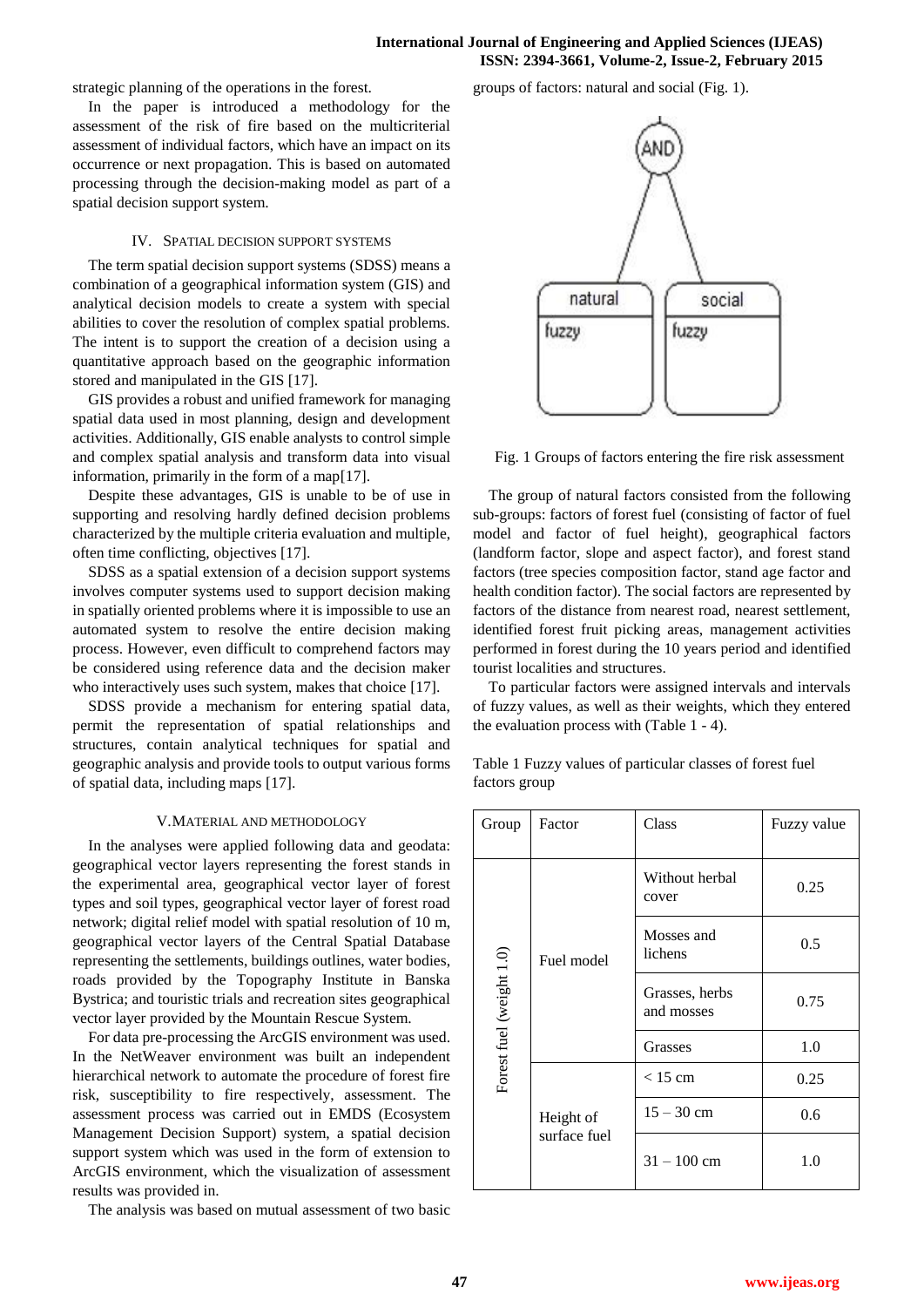| Table 2 Fuzzy values of particular classes of geographical |  |  |  |
|------------------------------------------------------------|--|--|--|
| factors group                                              |  |  |  |

| Group                              | Factor   | Class            | Fuzzy value  |
|------------------------------------|----------|------------------|--------------|
|                                    | Landform | Plane            | 1.0          |
| Geographical factors (weight 0.75) |          | Valley           | 0.8          |
|                                    |          | Ridge            | 0.25         |
|                                    | Slope    | $0 - 45^{\circ}$ | $0.0 - 0.5$  |
|                                    |          | $>46^\circ$      | $0.5 - 1.0$  |
|                                    | Aspect   | $0 - 135$ °      | $0.0 - 0.33$ |
|                                    |          | $136 - 180$ °    | $0.33 - 1.0$ |
|                                    |          | $181 - 225$ °    | $1.0 - 0.33$ |
|                                    |          | $226 - 360$      | $0.33 - 0.0$ |

|               |  | Table 3 Fuzzy values of particular classes of forest stand |  |  |
|---------------|--|------------------------------------------------------------|--|--|
| factors group |  |                                                            |  |  |

| Group                              | Factor                      | Class                       | Fuzzy value  |
|------------------------------------|-----------------------------|-----------------------------|--------------|
|                                    |                             | Deciduous                   | 0.25         |
|                                    | Tree species<br>composition | Mixed                       | 0.5          |
| Forest stand factors (weight 0.75) |                             | Coniferous                  | 1.0          |
|                                    | Stand age                   | $0 - 20$ years              | $0.0 - 1.0$  |
|                                    |                             | $21 - 80$ years             | $0.9 - 0.25$ |
|                                    |                             | > 81                        | $0.25 - 0.5$ |
|                                    | Health<br>condition         | Damaged by<br>harmful agent | 1.0          |
|                                    |                             | Without                     | ስ ስ          |

| Table 4 Fuzzy values of particular classes of social factors |  |  |
|--------------------------------------------------------------|--|--|
| group                                                        |  |  |

| Group                       | Factor                            | Class               | Fuzzy value  |
|-----------------------------|-----------------------------------|---------------------|--------------|
|                             | Distance from the                 | $0 - 1500$ m        | $1.0 - 0.25$ |
|                             | nearest road                      | $>1501 \text{ m}$   | $0.25 - 0.0$ |
|                             | Distance from the                 | $0 - 50$ m          | $1.0 - 0.25$ |
|                             | nearest trail                     | $> 51 \text{ m}$    | $0.25 - 0.0$ |
|                             | Distance from the                 | $0 - 3000$ m        | $1.0 - 0.25$ |
| Social factors (weight 1.0) | nearest settlement                | $> 3001 \text{ m}$  | $0.25 - 0.0$ |
|                             | Distance from the                 | $0 - 500$ m         | $1.0 - 0.25$ |
|                             | touristic and<br>recreation sites | $> 501 \text{ m}$   | $0.25 - 0$   |
|                             |                                   | With picking        | 1.0          |
|                             | Fruit picking                     | Without<br>picking  | 0.0          |
|                             | Harvesting and                    | With activity       | 1.0          |
|                             | cultivation<br>activities         | Without<br>activity | 0.0          |

## VI. RESULTS

Via interconnection of decision model with the EMDS analytical environment, which is available in the form of extension for ArcGIS Desktop environment, there was obtained a tool for automation of spatial analyses focusing the assessment of particular risk factors and their groups up to specification of associated susceptibility to fire.

The results of the analyses are introduced as in graphic as in tabular form.

First, there are introduced the results for associated susceptibility of the area to fire (Fig. 2). It was calculated as the sum of fuzzy values of natural and social groups of factors. The raster representing the spatial distribution of this sum values was repeatedly subjected to the process of fuzzification (process of raster values conversion applying the fuzzy logic principles). Consecutively, those new fuzzy values were extracted for centroids of each of the forest stand in the area.



Fig. 2 Results of associated susceptibility to fire assessment

The results in tabular form are introduced In Table 5. Table 5 Results of associated susceptibility to fire assessment

| Fuzzy       | Susceptibility | Extent   | Representation |
|-------------|----------------|----------|----------------|
| interval    | degree         | [ha]     | [%]            |
| $0.0 - 0.2$ | very low       | 1.03     | 0.002          |
| $0.2 - 0.4$ | low            | 700.43   | 1.286          |
| $0.4 - 0.6$ | medium high    | 33,041.4 | 60.648         |
| $0.6 - 0.8$ | high           | 2,0731.6 | 38.053         |
| $0.8 - 1.0$ | very high      | 6.28     | 0.012          |
| minimum     | 0.000000       |          |                |
| maximum     | 0.819398       |          |                |
| Std.        | 0.088701       |          |                |

Results showed that the most of the area (60%) belong to the medium high degree of susceptibility to fire and almost 40% of the area even to the high degree of susceptibility to fire.

 In view of the forest fuel factors, there was ca. 75% of the area assigned to the very high degree of susceptibility to fire and 25% to the medium high degree (Fig. 3, Table 6). It is because the character of the area. The area is represented mostly by mountain terrain with mixed forest stands and rich grass and herbal cover of forest ground.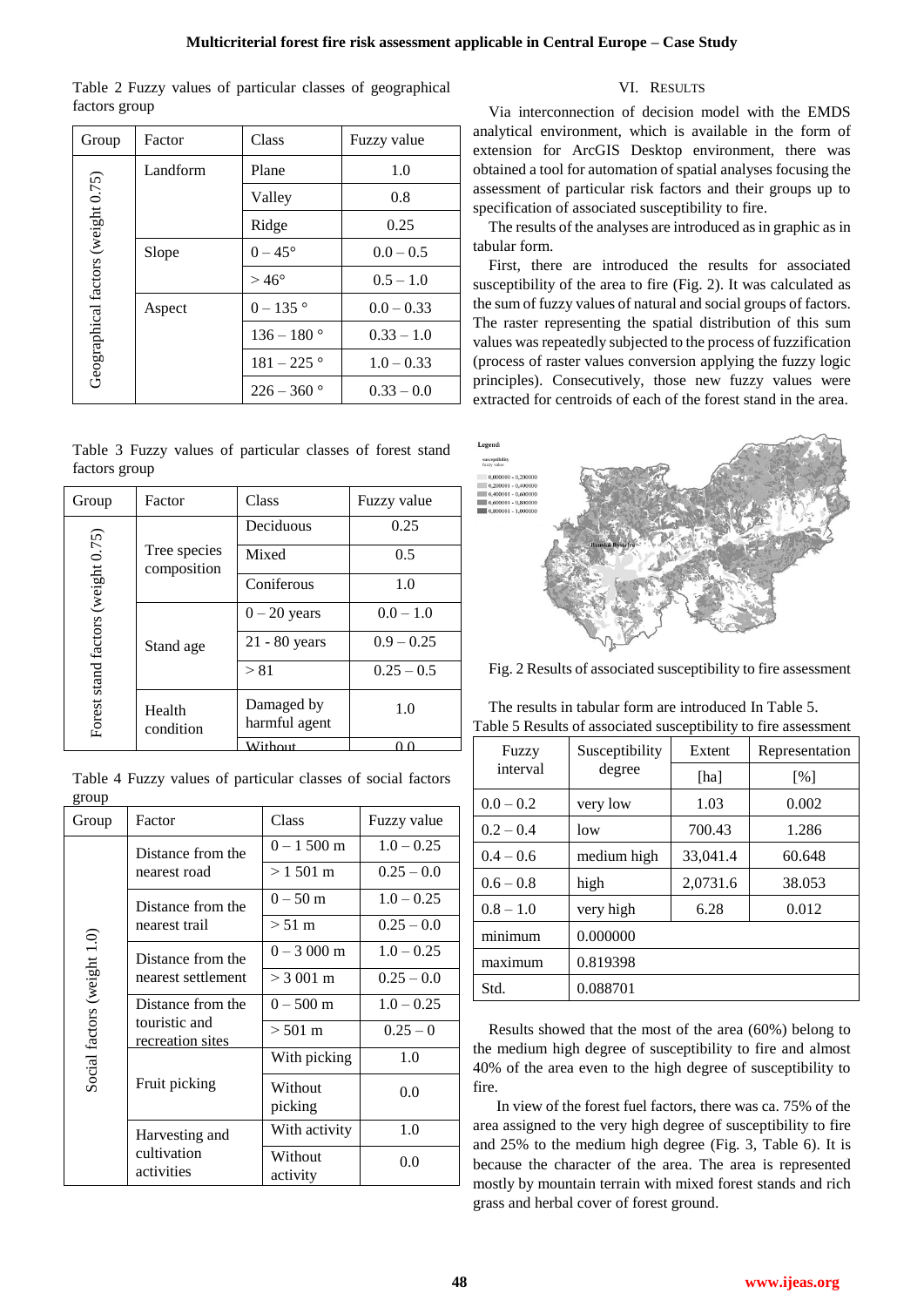deviation in the control of the control of the control of the control of the control of the control of the con

Table 8 Results of stand parameters assessment



Fig. 3 Results of forest fuel factors assessment

| Fuzzy       | Susceptibility | Extent | Representation    |
|-------------|----------------|--------|-------------------|
| interval    | degree         | [ha]   | $\lceil\% \rceil$ |
| $0.0 - 0.2$ | very low       | 0.65   | 0.001             |
| $0.2 - 0.4$ | low            | 106.73 | 0.196             |
| $0.4 - 0.6$ | medium high    | 13.00  | 24.585            |
| $0.6 - 0.8$ | high           | 0.00   | 0.000             |
| $0.8 - 1.0$ | very high      | 40.00  | 75.218            |
| minimum     | 0.000000       |        |                   |
| maximum     | 0.994386       |        |                   |
| Std.        | 0.208021       |        |                   |

Table 6 Results of forest fuel factors assessment

In view of the geographical factors (Table 7), almost the whole area was assigned to the highest degree of susceptibility to fire (94%). It is because the mountainous character of the area.

| Fuzzy       | Susceptibility | Extent  | Representation |
|-------------|----------------|---------|----------------|
| interval    | degree         | [ha]    | [%]            |
| $0.0 - 0.2$ | very low       | 6.02    | 0.011          |
| $0.2 - 0.4$ | low            | 26.01   | 0.048          |
| $0.4 - 0.6$ | medium high    | 267.77  | 0.491          |
| $0.6 - 0.8$ | high           | 2,862.7 | 5.255          |
| $0.8 - 1.0$ | very high      | 51.00   | 94.195         |
| minimum     | 0.000000       |         |                |
| maximum     | 1.000000       |         |                |
| Std.        | 0.129795       |         |                |

Table 7 Results of geographical factors assessment

deviation

Results of forest stand factors assessment (Table 8) showed that almost the whole area of the Slovenska Lupca forest management unit (84%) is situated in the lowest degree of susceptibility to fire that is because of the tree species composition and age of the forest stands, in particular. Higher degree of susceptibility of fire was found in stands that were affected by wind disaster disturbance and consequent infestation with bark beetle in the last ten years.

| Fuzzy       | Susceptibility | Extent  | Representation |  |  |
|-------------|----------------|---------|----------------|--|--|
| interval    | degree         | [ha]    | [%]            |  |  |
| $0.0 - 0.2$ | very low       | 46.00   | 84.376         |  |  |
| $0.2 - 0.4$ | low            | 0.00    | 0.000          |  |  |
| $0.4 - 0.6$ | medium high    | 4,878.3 | 8.939          |  |  |
| $0.6 - 0.8$ | high           | 3,648.1 | 6.685          |  |  |
| $0.8 - 1.0$ | very high      | 0.00    | 0.000          |  |  |
| minimum     | 0.000000       |         |                |  |  |
| maximum     | 0.666667       |         |                |  |  |
| Std.        | 0.210913       |         |                |  |  |

According to the results of social factors assessment it can be stated that the most of the area is situated in the medium high degree of susceptibility to fire (Fig. 4, Table 9). The forests in the area are often visited by humans picking the forest fruits and mushrooms. The occurrence of humans in the forest is also connected with performance of forest management activities, in particular in stands affected with wind disaster disturbance and infestation with bark beetle.



Fig. 4 Results of social factors assessment

| Table 9 Results of social factors assessment |                |          |                   |  |  |  |
|----------------------------------------------|----------------|----------|-------------------|--|--|--|
| Fuzzy                                        | Susceptibility | Extent   | Representation    |  |  |  |
| interval                                     | degree         | [ha]     | $\lceil\% \rceil$ |  |  |  |
| $0.0 - 0.2$                                  | very low       | 1,420.12 | 2.607             |  |  |  |
| $0.2 - 0.4$                                  | low            | 3,664.02 | 6.725             |  |  |  |
| $0.4 - 0.6$                                  | medium high    | 48,901.0 | 89.758            |  |  |  |
| $0.6 - 0.8$                                  | high           | 495.58   | 0.910             |  |  |  |
| $0.8 - 1.0$                                  | very high      | 0.00     | 0.000             |  |  |  |
| minimum                                      | 0.000000       |          |                   |  |  |  |
| maximum                                      | 0.625000       |          |                   |  |  |  |
| Std.                                         | 0.107083       |          |                   |  |  |  |

#### VII. CONCLUSIONS

Tackling the problem of forest fires, in particular their prevention is an important issue mostly in this period of

deviation